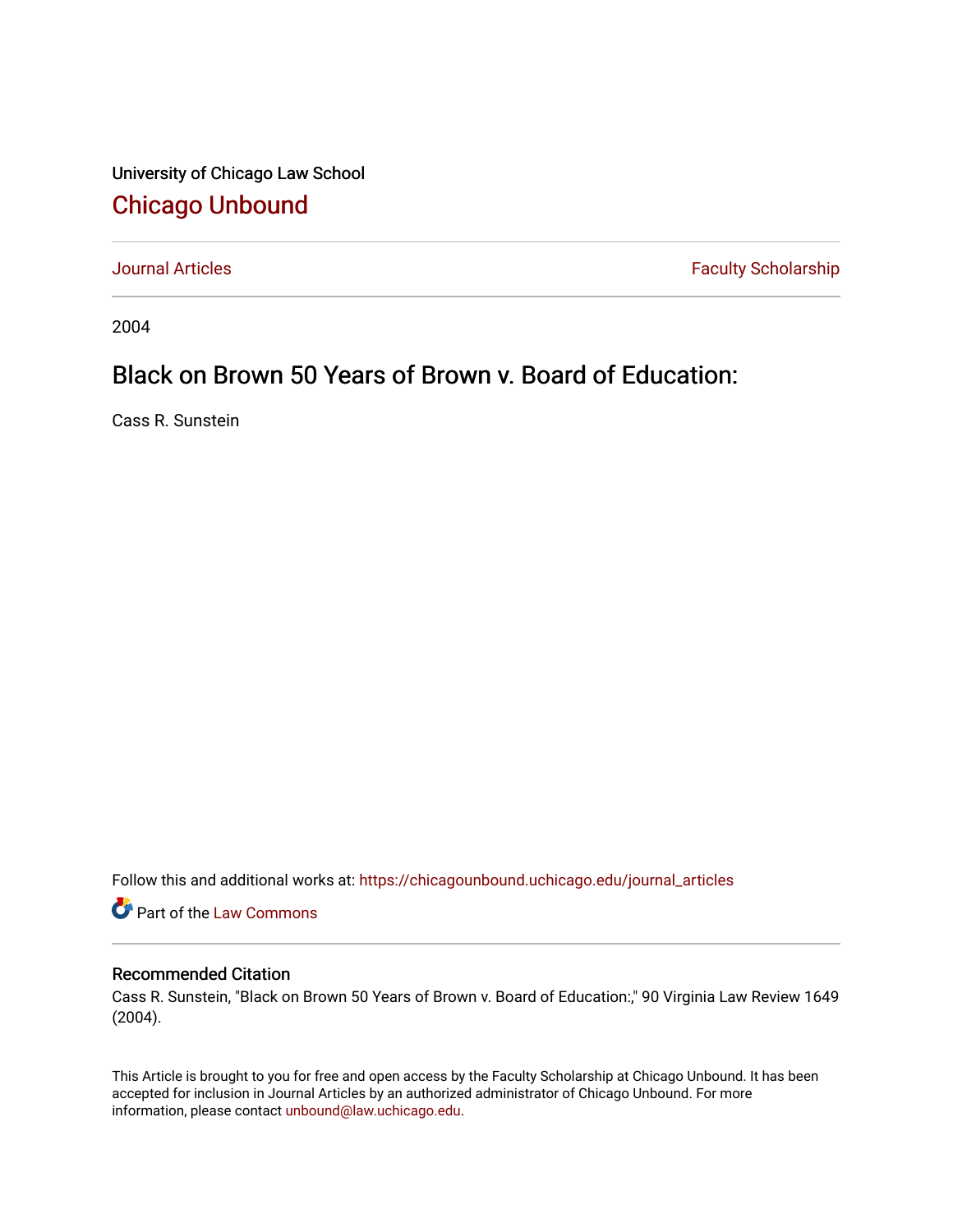### BLACK ON *BROWNt*

## *Cass R. Sunstein\**

**O** F all the early writing on *Brown v. Board of Education,'* the most striking is a ten-page essay by Charles Black.<sup>2</sup> Professor Black's essay is striking because of its simplicity, its concreteness, and its realism-its clear statement of what the system of segregation did and meant, and of the relationship between that statement and Black's reading of the Constitution.

For three reasons, Black's essay is worth careful consideration today. First, it gives a vivid sense of the social realities that *Brown* confronted-a sense that was entirely missing from the legal culture at the time, and one that often seems lost in contemporary discussions of *Brown.* Second, Black's essay offers a distinctive understanding of what the Equal Protection Clause should be taken, above all, to forbid: the maintenance of a caste system. That understanding of the Clause seems to me correct, and it bears on a number of contemporary issues. Third, Black's essay provides a sophisticated and morally committed version of a certain approach to constitutional argument, one that retains considerable influence today. For all of its virtues, however, Black's essay suffers from the serious vices of formalism and institutional blindness. In particular, it suffers from its failure to consider issues of institutional competence that might make courts reluctant to impose what they consider to be the most appealing reading of a constitutional provision.<sup>3</sup>

### 1649

<sup>&</sup>lt;sup>t</sup> All rights reserved.<br>\* Karl N. Llewellyn Distinguished Service Professor, University of Chicago Law School.<br><sup>1</sup>347 U.S. 483 (1954).

<sup>&#</sup>x27;Charles L. Black, Jr., The Lawfulness of the Segregation Decisions, 69 Yale L.J. 421 (1960).

<sup>&</sup>lt;sup>3</sup> See Cass R. Sunstein & Adrian Vermeule, Interpretation and Institutions, 101 Mich. L. Rev. 885 (2003). The institutional turn of recent constitutional law has many strands and can be found in many places. See, e.g., Gerald N. Rosenberg, The Hollow Hope: Can Courts Bring About Social Change? (1993) (emphasizing limitations of courts in producing social change); Mark Tushnet, Taking the Constitution Away from the Courts (1999) (raising doubts about judicial review); David A. Strauss,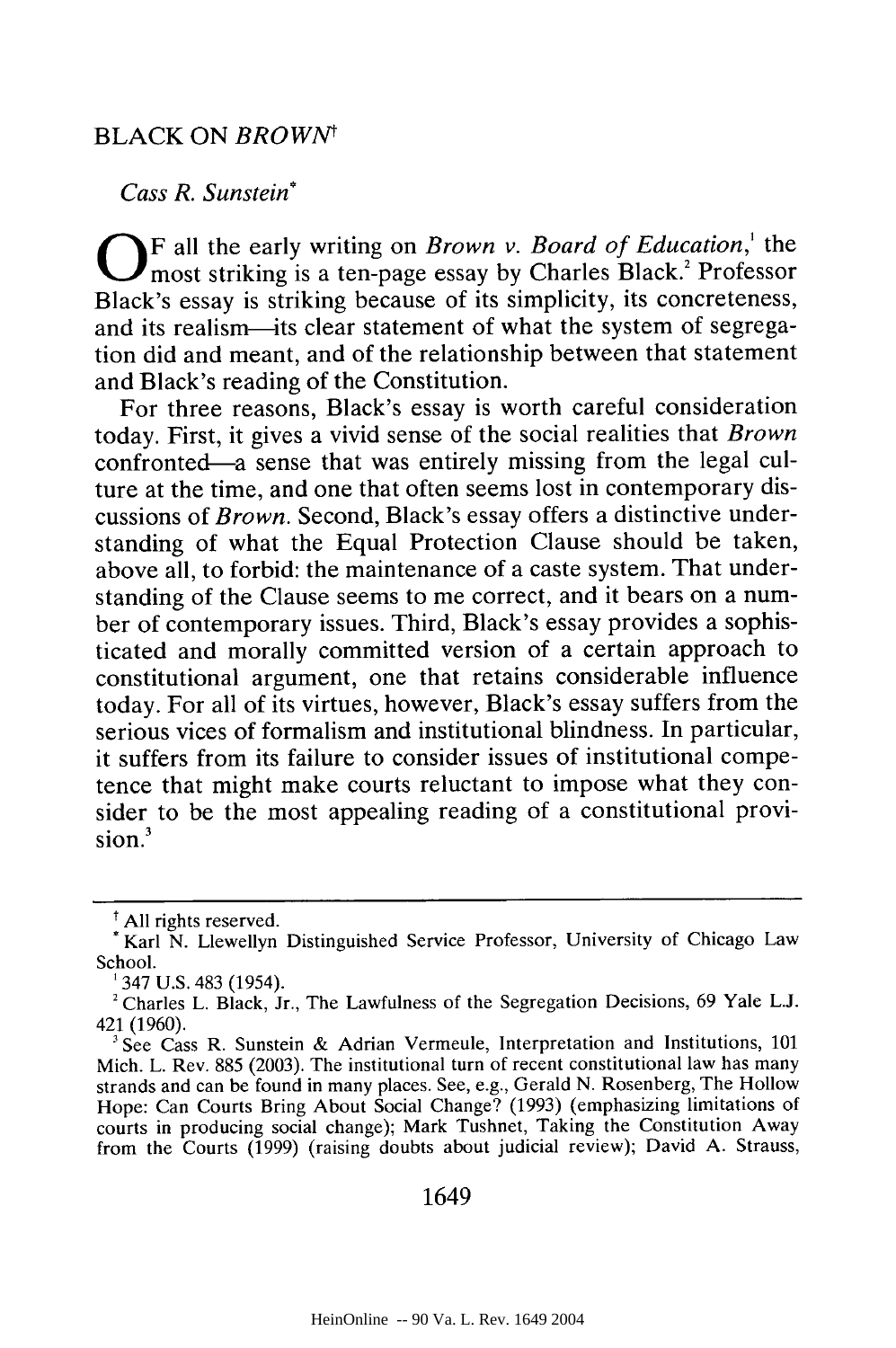We can learn a great deal about *Brown* by reading Black sympathetically. We can learn something about constitutional interpretation by reading him skeptically. Let us begin by listening to him.

### I. THE SOVEREIGN PREROGATIVE OF PHILOSOPHERS

Black begins with a two-part argument that he describes as "awkwardly simple."4 First, the Equal Protection Clause is best read to forbid state law from significantly disadvantaging the Negro race as such. Second, segregation is a massive intentional disadvantaging of the Negro race as such. "No subtlety at all. Yet I cannot disabuse myself of the idea that that is really all there is to the segregation cases. If both these propositions can be supported by the preponderance of argument, the cases were rightly decided."'

Black attempts to support the first proposition by reference to precedent. In several cases, the Court had seemed to endorse that proposition. To be sure, *Plessy v. Ferguson*<sup>6</sup> appeared to be "a faltering from this principle."7 But even in *Plessy,* the Court did not repudiate the principle. On the contrary, the Court found it necessary to show that any disadvantaging from segregation was produced not by state law, but by the "choice" of those who construed it as a form of disadvantaging. Hence the fault of *Plessy* lay not in its treatment of principle, but "in the psychology and sociology" of its approach to racial separation.<sup>8</sup> Of course, Black recognizes that the idea of equal protection allows disadvantages to be placed, intentionally, on some people rather than all (for example, bad drivers can be deprived of drivers' licenses). The real question is whether there is a reasonable basis for inequality. This question is not always easy to answer, "[b]ut history puts it entirely out of doubt that the chief and all-dominating purpose [of the Equal Pro-

**8 Id.**

Common Law Constitutional Interpretation, 63 U. Chi. L. Rev. 877 (1996) (emphasizing common law approach toward interpreting the Constitution). For my own views, see Cass R. Sunstein, One Case at a Time: Judicial Minimalism on the Supreme Court (1999).

<sup>&#</sup>x27;Black, supra note 2, at 421.

 $<sup>5</sup>$  Id.</sup>

 $\frac{6}{1}$  163 U.S. 537 (1896).<br> $\frac{7}{1}$  Black, supra note 2, at 422.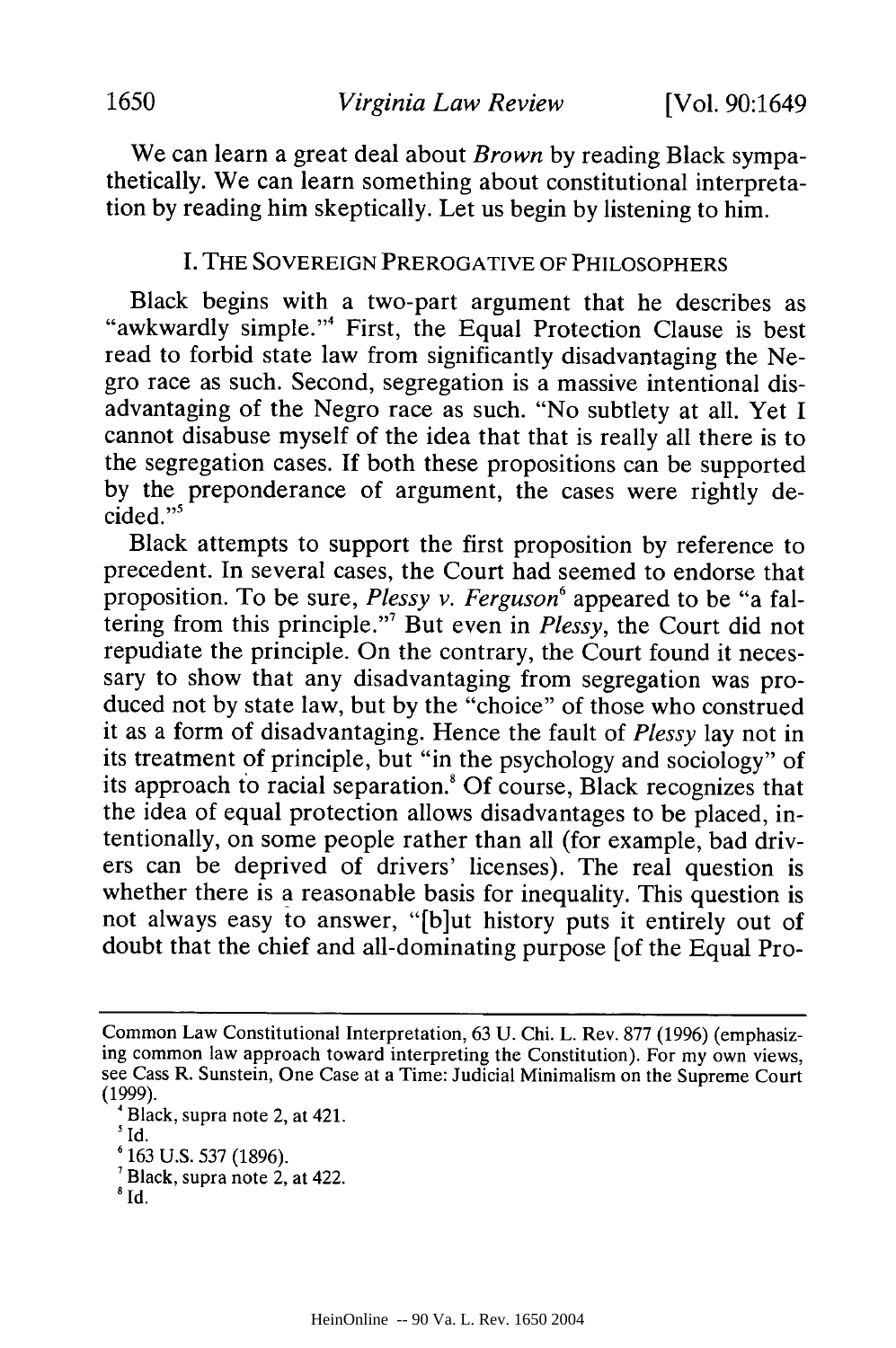tection Clause] was to ensure equal protection for the Negro."<sup>9</sup> Thus, the Fourteenth Amendment rules out all possible arguments for discrimination against African-Americans as such.

Black is aware that history is not without some ambiguity here and that some people believe that at the time of its adoption, the Fourteenth Amendment was not generally understood to forbid racial segregation. By way of response, he urges:

The question of the "intent" of the men of 1866 on segregation *as we know it* calls for a far chancier guess than is commonly supposed, for they were unacquainted with the institution as it prevails in the American South today. To guess their verdict upon the institution as it functions in the midtwentieth century supposes an imaginary hypothesis which grows more preposterous as it is sought to be made more vivid. $^{10}$ 

It is at this point that Black starts to pick up steam. He asks whether segregation violates the equality principle, properly understood. He acknowledges that

[e]quality, like all general concepts has marginal areas where philosophic difficulties are encountered. But if a whole race of people finds itself confined within a system which is set up and continued for the very purpose of keeping it in an inferior station, and if the question is then solemnly propounded whether such a race is being treated "equally," I think we ought to exercise one of the sovereign prerogatives of philosophers—that of laughter.<sup>11</sup>

This is my favorite sentence in Black's essay, and it ranks among the best sentences ever written by an American law professor.

Black continues: "The only question remaining (after we get our laughter under control) is whether the segregation system answers to this description."<sup>12</sup> Here Black confesses "a tendency to start laughing all over again."<sup>13</sup> Black grew up under conditions of segregation, and "it never occurred to anyone, white or colored, to

- $12$  Id.
- **13** Id.

<sup>&#</sup>x27;Id. at 423.

**<sup>&#</sup>x27;0** Id. at 423-24.

**<sup>&</sup>quot;** Id. at 424.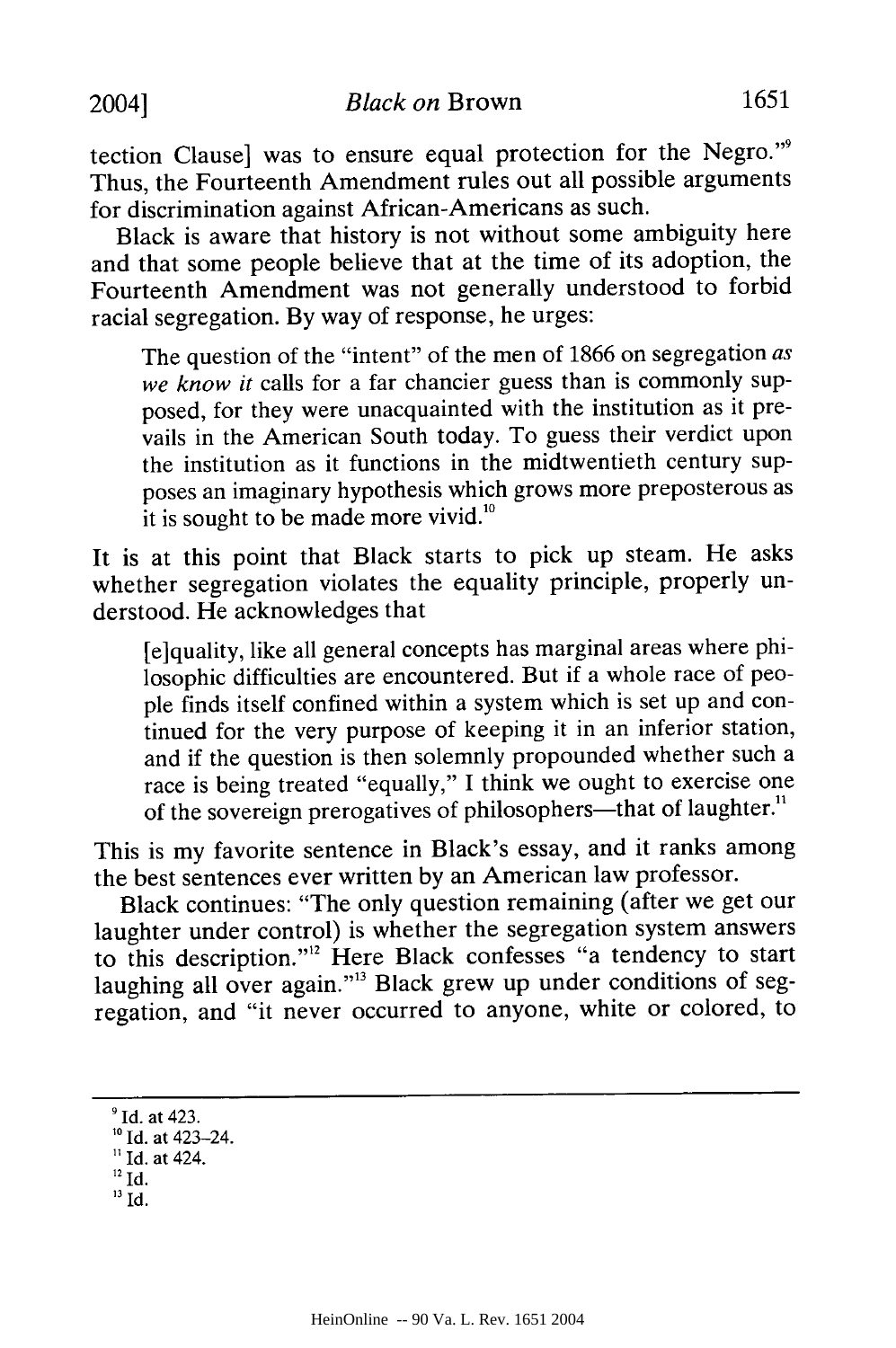question its meaning."'" Nor was personal experience the only support for this conclusion. "Segregation in the South comes down in apostolic succession from slavery and the *Dred Scott* case. The South fought to keep slavery, and lost. Then it tried the Black Codes, and lost. Then it looked around for something else and found segregation."<sup>15</sup> There was nothing consensual about segregation. It was imposed by whites, not agreed to by all.<sup>16</sup>

Drawing on national experience, Black contends that separate was never really equal.<sup>17</sup> When African-Americans were given separate beaches and washrooms, they were far worse than the beaches and washrooms given to whites. In education, "colored schools have been so disgracefully inferior to white schools that only ignorance can excuse those who have remained acquiescent members of a community that lived the Molochian child-destroying lie that put them forward as 'equal."<sup>18</sup> Segregation could be understood only in its historical setting, as part of a

society that has just lost the Negro as a slave, that has just lost out in an attempt to put him under quasi-servile "Codes," the society that views his blood as a contamination and his name as an insult, the society that extralegally imposes on him every humiliating mark of low caste and that until yesterday kept him in line by lynching. $^{19}$ 

Those who see what segregation actually means will not fall victim to arguments that amount to "one-step-ahead-of-the-marshal correction" (another memorable phrase from Black, capturing many forms of legal argument). $20$ 

Black also seeks to explain the evident puzzlement of those in the legal culture about the plain "fact that the social meaning of segregation is the putting of the Negro in a position of walled-off inferiority."<sup>21</sup> How, he asks, can people actually wonder about that not particularly puzzling question? Black contends that the answer

 $14$  Id. **15** Id. ' $^{16}$  Id.<br> $^{16}$  Id. at 425.  $\frac{1}{8}$ Id. at 425–26. **19** Id. 20 **Id. " Id.** at 427.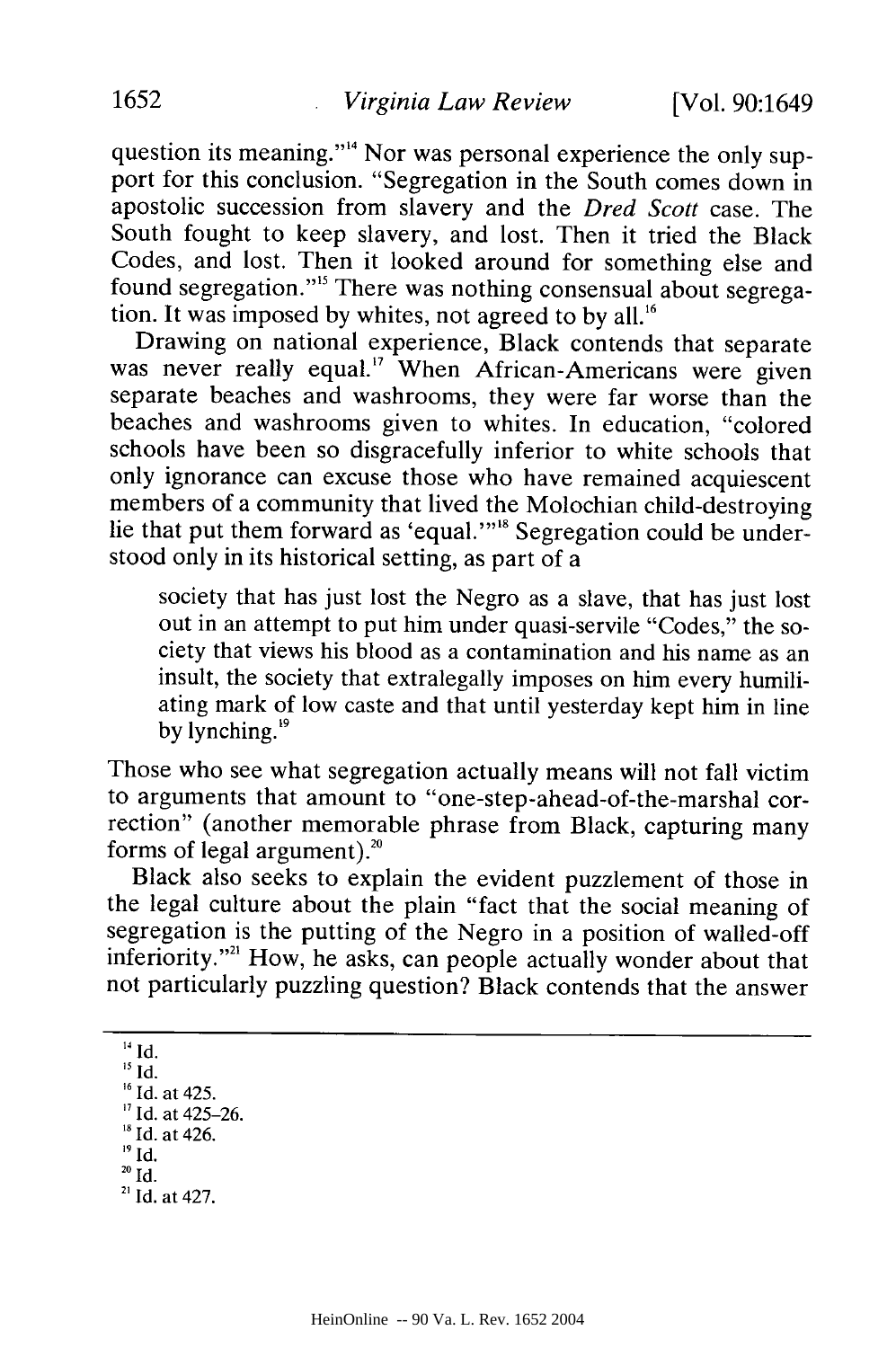lies in the fundamental mistake of asking whether "[s]egregation [a]mount[s] to [d]iscrimination" acontextually and in a historical vacuum.<sup> $22$ </sup> For lawyers and judges, the question cannot sensibly be put that way. The real question is whether segregation amounts to discrimination when it "is imposed by law in the twentieth century in certain specific states in the American Union."<sup>23</sup> That question is hilariously easy to answer. If it seems difficult, it is only because of the absence of a "ritually sanctioned way in which the Court, as a Court, can permissibly learn what is obvious to everybody else and to the Justices as individuals."24 If this is the situation, then the task of legal acumen is to find "ways to make it permissible for the Court to use what it knows; any other counsel is of despair."<sup>25</sup>

To be sure, it had been argued, most prominently by Professor Herbert Wechsler,<sup>26</sup> that the *Brown* decision should be understood to involve a conflict between the associational preferences of whites and those of African-Americans. Wechsler thought that if the Court was bound by neutral principles, that conflict would be hard to resolve:

For me, assuming equal facilities, the question posed by stateenforced segregation is not one of discrimination at all. Its human and its constitutional dimensions lie entirely elsewhere, in the denial by the state of freedom to associate, a denial that impinges in the same way on any groups or races that may be involved. I think, and I hope not without foundation, that the Southern white also pays heavily for segregation, not only in the sense of guilt that he must carry but also in the benefits he is denied.<sup>27</sup>

Wechsler supported this claim with an anecdote: "In the days when I was joined with Charles H. Houston in a litigation in the Supreme Court, before the present building was constructed, he did not suf-

<sup>22</sup> **Id.** 23 **Id.** 24 **Id.** 25

<sup>&</sup>lt;sup>25</sup> Id. at 428.

<sup>&</sup>lt;sup>26</sup> Herbert Wechsler, Toward Neutral Principles of Constitutional Law, 73 Harv. L. Rev. 1, 133 (1959).<br><sup>27</sup> Id. at 34.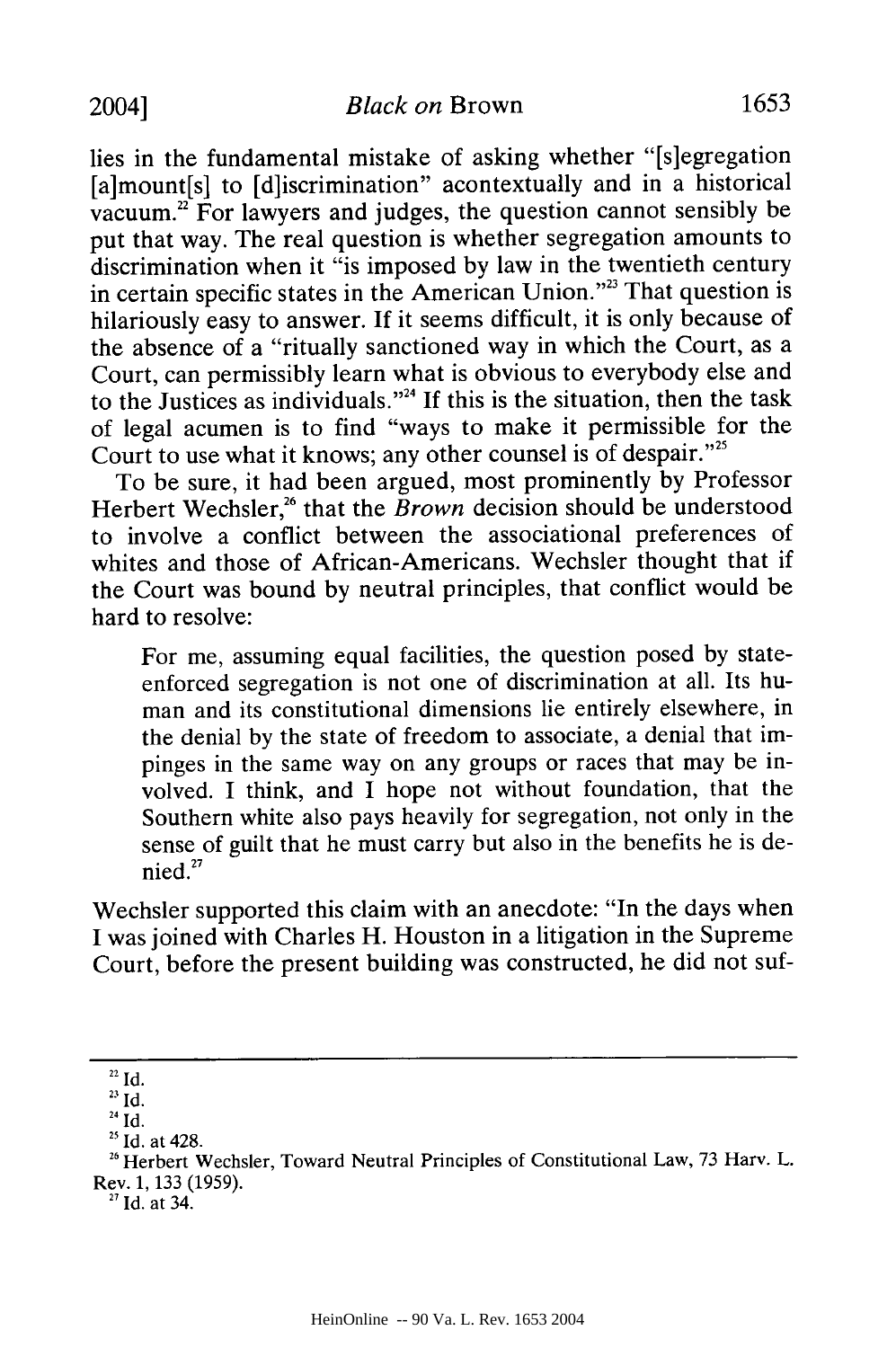fer more than I in knowing that we had to go to Union Station to lunch together during the recess."<sup>28</sup>

Here again we can hear Black's ringing laughter. Houston was an exceptionally distinguished lawyer, engaged in legal argument before the nation's highest court, but unable to eat lunch with his white co-counsel in the nation's capital. In this world (almost) anything is possible, but it would be astonishing if Houston "did not suffer more than" Wechsler as a result of racial segregation. In any case, Wechsler's general challenge to *Brown* was simple: A preference for one set of associational preferences seems to violate the obligation of neutrality.<sup>29</sup> How can a Court committed to neutral principles choose one set over another? To this Black responds that Wechsler badly misconceived the idea of equality, and hence the idea of neutrality. Of course, any requirement of equality will "entail some disagreeableness" for those who benefit from inequality.<sup>30</sup> In other words, the idea of equality does not counsel equality between equality and inequality; it favors the former. If the Fourteenth Amendment is committed to equality, then it settles the question of how to handle the conflict between the competing associational claims.<sup>31</sup>

Black concludes that *Brown* is correct if the Constitution is "inconsistent with any device that in fact relegates the Negro race to a position of inferiority."32 In an uncannily prescient statement, Black urges that "in the end the decisions will be accepted by the profession on just that basis." $33$  He contends that the Court's "judgments, in law and in fact, are as right and true as any that ever was uttered."<sup>34</sup> In a footnote, Black makes just one critical remark about the Court's opinion, as distinct from its holding: "[T]he venial fault of the opinion consists in its not spelling out that segregation **...** is perceptibly a means of ghettoizing the imputedly inferior race. (I would conjecture that the motive for this omission was reluctance to go into the distasteful details of the southern caste system.)"<sup>35</sup>

<sup>28</sup> Id.<br><sup>29</sup> Id.<br><sup>30</sup> Black, supra note 2, at 429.<br><sup>31</sup> Id. 32 Id. at 429-30.  $^{33}_{34}$  Id. at 430. <sup>35</sup> Id. at 430 n.25.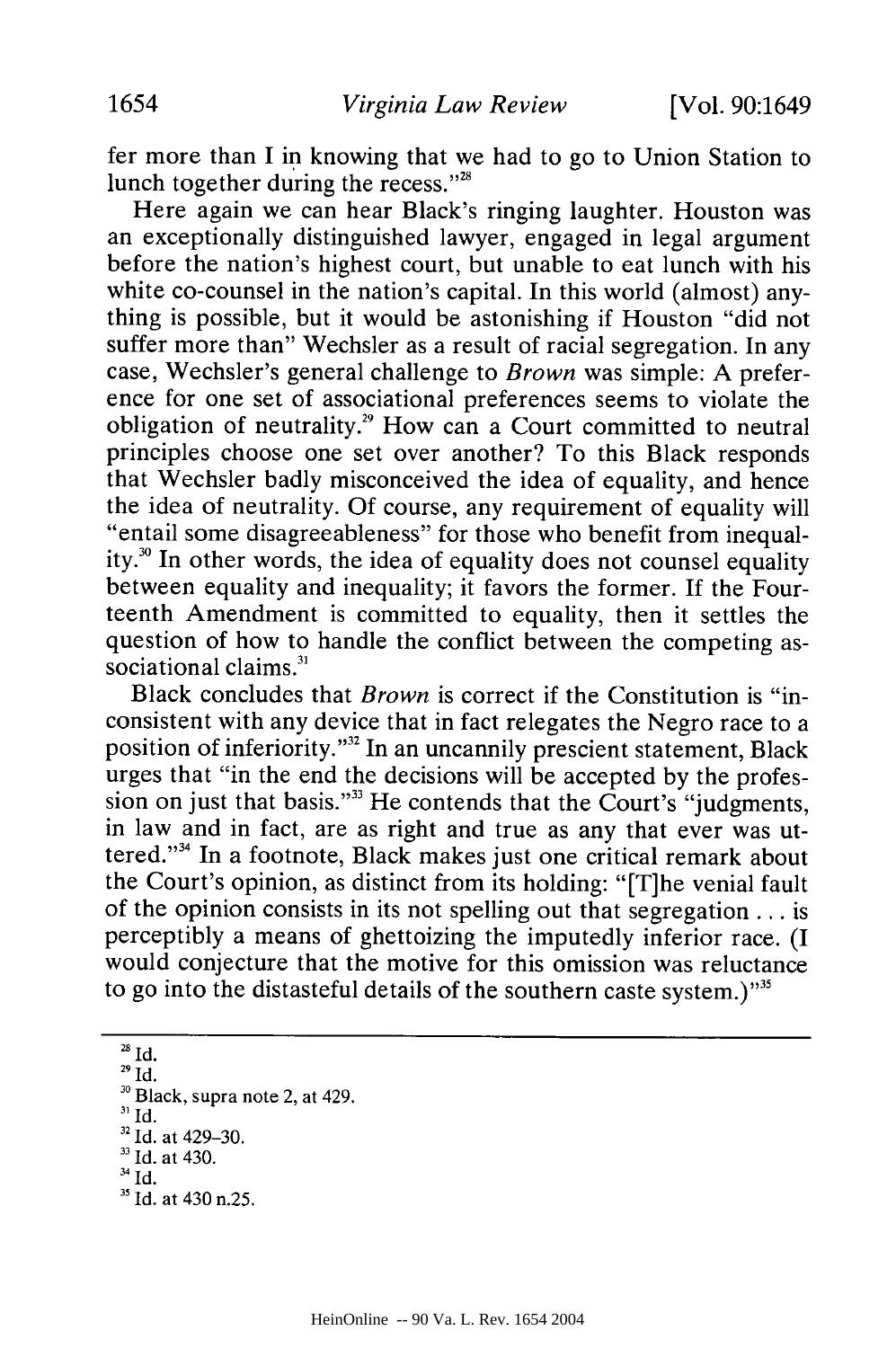# *Black on* Brown 2004] **1655**

### II. CASTE **AND** CONTEXT

Black's essay has two cardinal virtues. The first is that he provides a clear and appealing interpretation of the Equal Protection Clause. In Black's view, the Clause forbids state law from creating anything like a caste system. He uses the term "caste" twice,<sup>36</sup> and an anticaste principle unambiguously infuses his treatment of the problem of segregation—indeed, it is the principle for which he takes the Equal Protection Clause to stand. What makes racial segregation impermissible is that it works, in intention and in effect, to turn African-Americans into members of a lower caste.<sup>37</sup> Black does not quote from Justice Harlan's dissenting opinion in *Plessy v. Ferguson,* but it is reasonable to speculate that one of Harlan's sentences helped to inspire him: "There is no caste here."38 Note in this regard Black's criticism of the Court's opinion, charitably relegated to a footnote, for its failure to spell out what segregation really is and does. Within the legal culture, the failure to explore the "Southern caste system," or even to name it as such, was remedied above all by Black's own essay.

The anticaste principle behind Black's argument has not played the dominant role in the constitutional law of equal protection. The clearest use of that principle was in *Loving v. Virginia,* in which the Court struck down a ban on racial intermarriage with a reference to the effort to maintain "White Supremacy."39 But in the modern era, the Equal Protection Clause has been read to forbid governments from drawing distinctions on the basis of race $\alpha$  -a reading that is fundamentally different from Black's. Notice that Black does not contend that segregation was unlawful because it amounted to an effort to make race relevant for purposes of policy; he did not argue for a principle of color-blindness. His claim was that segregation was unlawful because it amounted to an effort to keep one group below another--to maintain the Southern caste system. In the modern era, this view of the Equal Protection

**<sup>36</sup>** Id. at 426, 430 n.25.

 $37$  Id. at 426.

<sup>38 163</sup> U.S. 537, 559 (1896) (Harlan, J., dissenting).

 $39$  388 U.S. 1, 7 (1967).

<sup>&#</sup>x27;See Adarand Constructors, Inc. v. Pena, 515 U.S. 200, 227 (1995). The doctrine here has become quite complex and unruly. See Grutter v. Bollinger, 539 U.S. 306 (2003); Gratz v. Bollinger, 539 U.S. 244 (2003).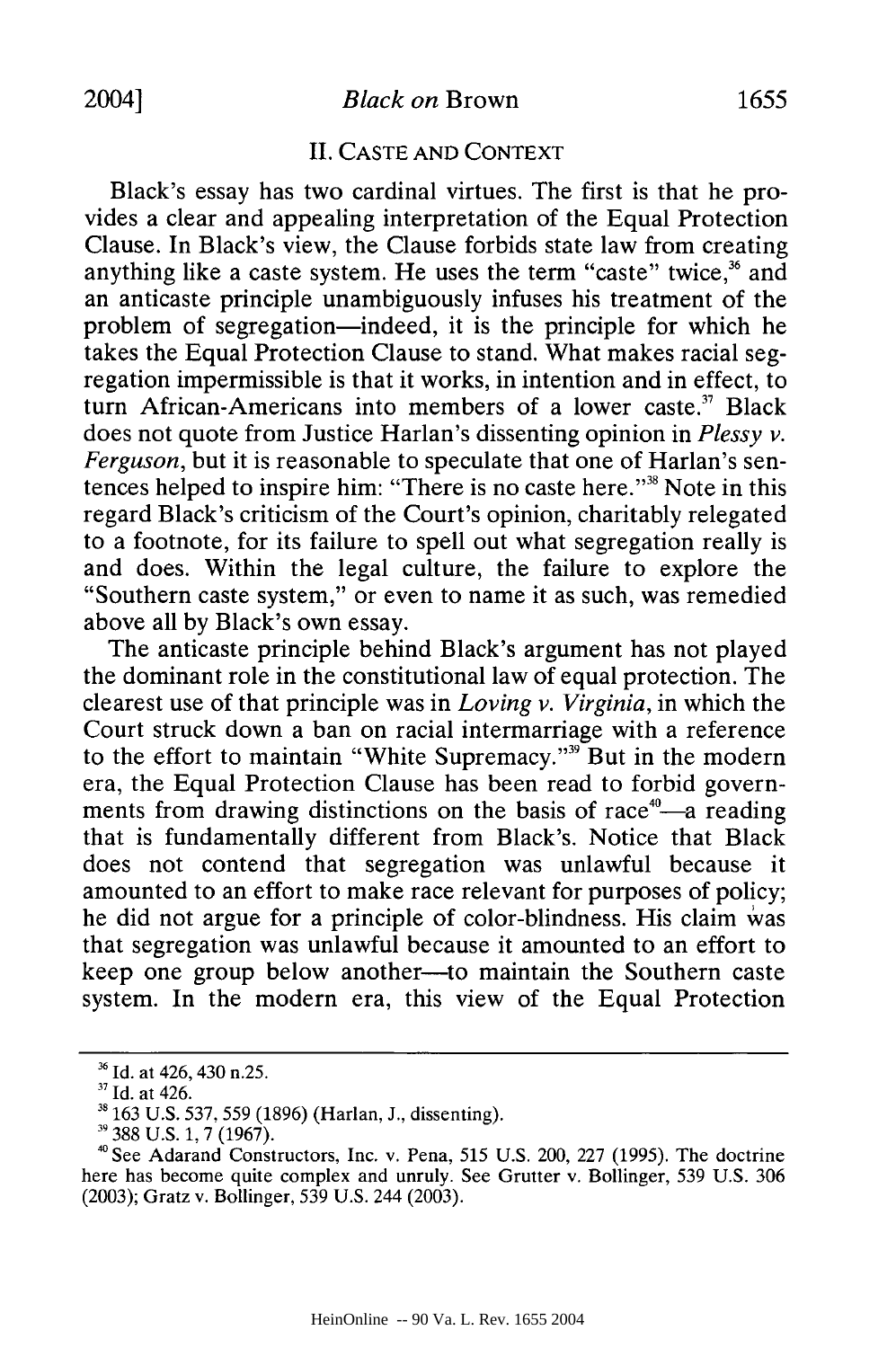Clause has had only one strong endorsement in a majority opinion: Justice Ginsburg's opinion for the Court in *United States v. Virginia.41* **I** believe that the anticaste principle is the correct reading of the Clause, even though its implementation would impose formidable burdens on courts.

The second virtue of Black's essay is that it offers a vivid, concrete, and realistic understanding of segregation-a historicized understanding that cuts through the almost comically uninformative and abstract accounts offered by Wechsler and others. Black's emphasis on the need to attend to "social meaning" is highly illuminating here; he rightly suggests that segregation can be appreciated only if it is considered as a particular practice in the American South. He is also correct to suggest that we ought to meet with laughter the question of whether racial segregation could be a way of treating African-Americans equally. Not incidentally, and in Black's spirit, I believe that laughter is also the appropriate reaction to the equally solemn question, usually answered "yes" by the current Court, $42$  whether affirmative action programs deprive white Americans of the equal protection of the laws. To be sure, such programs present difficult questions of policy, and they are often bad ideas. On the constitutional question, however, the extraordinary success of constitutional assaults on affirmative action programs is shocking and disgraceful.

Black's understanding of the anticaste principle does leave many open questions. At times he speaks of purpose.<sup>43</sup> At times he speaks of effect, as in the suggestion that the Constitution is "inconsistent with any device that in fact relegates the Negro race to a position of inferiority."" We can imagine cases in which either purpose or effect is operative, but not both. In any case, many official practices might be seen as entrenching a caste system based on race. Does Black's principle raise doubts about poll taxes, literacy tests for voting, educational funding systems that disproportionately benefit whites, or admissions requirements for universities

<sup>41 518</sup> U.S. 515, 535-40 (1996).

<sup>42</sup> See, e.g., City of Richmond v. J.A. Croson Co., 488 U.S. 469, 493-94 (1989); *Pena,* 515 U.S. 200, 224, 227.

<sup>&</sup>lt;sup>43</sup> See Black, supra note 2, at 424 (describing the segregation system as one "which is set up and continued for the very purpose of keeping [blacks] in an inferior station").

See id. at 429-30.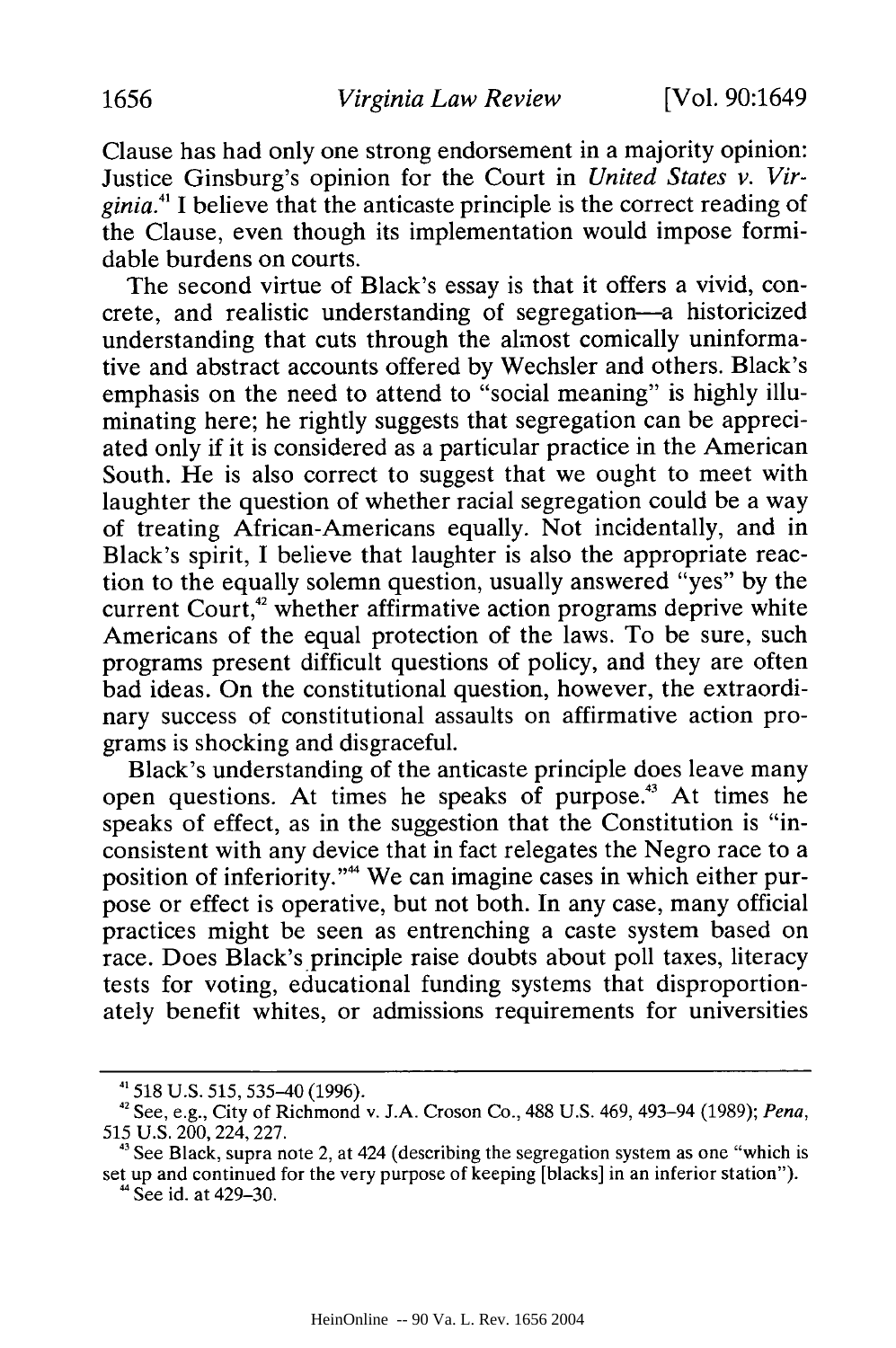that ensure overwhelming white student bodies? Would Black's principle raise questions about inadequate welfare and job training programs? Do these also "relegate" African-Americans to a position of inferiority? Would he require affirmative action programs? And if the Equal Protection Clause forbids the maintenance of a system of racial caste, does it also forbid the maintenance of a caste system based on gender? It would be possible to generalize from Black's understanding of the Equal Protection Clause a principle that forbids all official practices that turn morally irrelevant characteristics into a basis for social subordination. Such a generalization is very much in the spirit of Black's analysis. But is this what he intends? And would the anticaste principle, thus understood, bear on current debates about discrimination on the basis of disability and sexual orientation? Would it require something like an Americans with Disabilities Act as a matter of constitutional law? Would it require states to recognize same-sex marriages?

On Black's behalf, we might respond that however these questions might be answered, the segregation issue was an easy one. With respect to that issue, the conventional responses do have a "one-step-ahead-of-the-marshal" character. It is hardly a decisive objection to Black's argument that he has not specified all of its implications. Insofar as Black sketched an appealing conception of the Equal Protection Clause, and memorably argued why segregation is inconsistent with that conception, he provided an enduring service to the legal culture.

## III. OF FORMALISM **AND INSTITUTION-BLINDNESS**

The vices of Black's essay are as interesting as its virtues, and they are no less important. In a way, Black's essay seems of its time; its sense of moral engagement with the issue of segregation has the unmistakable feel of certain academic writing in the 1960s. There is a sense, however, in which it is barely dated, taking the form of an entirely recognizable kind of modern legal argument, academic and otherwise. Black's effort to identify the principle behind the Equal Protection Clause, and his explanation of why the practice in question violates that principle, is akin to countless current explorations of constitutional issues.

Like many of those explorations, Black's effort suffers from two serious problems. The first is a kind of formalism---an approach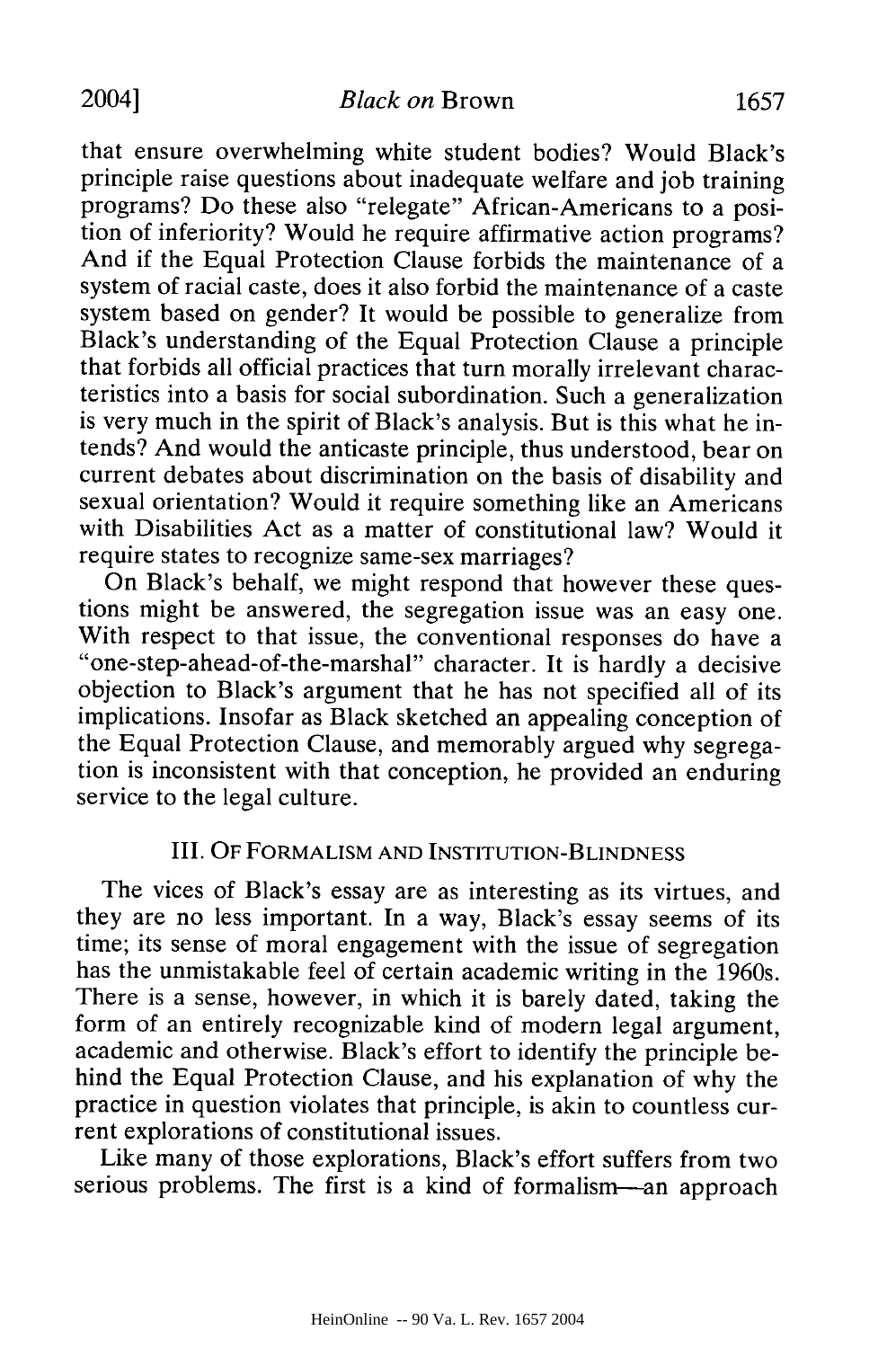that ignores the inevitable role of evaluative judgments in constitutional interpretation. The second is a blindness to institutional considerations-a neglect of variables that might make courts hesitate to implement what would, as a matter of principle, count as the best interpretation of the Constitution. The legal culture has obtained a far better understanding of those problems in the last two decades, and they help to illuminate difficulties in Black's approach.

### *A. Black's Formalism*

Let us begin with formalism. Black assumes far too readily that the Equal Protection Clause forbids any intentional disadvantaging of African-Americans. The Clause does not unambiguously do any such thing. It would be possible to understand the Clause far more narrowly, in a way that does not touch the practice of "separate but equal." All by itself, *Plessy v. Ferguson* provides some evidence of the plausibility of this reading: If an overwhelming majority of the Supreme Court concluded, not long after ratification, that the Fourteenth Amendment permits "separate but equal" treatment, then there is reason to think that this interpretation is at least textually plausible. In any case, a great deal of historical research supports the view that the Fourteenth Amendment was not meant to eliminate racial segregation-and indeed, that it was not meant to prohibit all intentional disadvantaging of African-Americans.<sup>45</sup> The Reconstruction Congress expressly permitted District of Columbia schools to remain segregated.<sup>46</sup> The Fourteenth Amendment was meant to constitutionalize the Civil Rights Act of 1866, and the sponsors of that Act specifically disclaimed any intention to interfere with segregated education. $47$ 

In these circumstances, it is implausible to say that the Equal Protection Clause *necessarily* has the meaning that Black ascribes to it. On narrow "originalist" grounds, *Brown* is not simple to defend. Without adopting anything like Black's general understand-

**<sup>&</sup>quot;** See Raoul Berger, Government by Judiciary 123-25 (1977); Richard Kluger, Simple Justice 633-34 (1976); John P. Frank & Robert F. Munro, The Original Understanding of "Equal Protection of the Laws," 1972 Wash. U. L.Q. 421, 460-62.

**<sup>6</sup>** See Frank & Munro, supra note 45, at 460-62.

See, e.g., Cong. Globe, 39th Cong., 1st Sess. 1117 (1866) (statement of Rep. Wilson).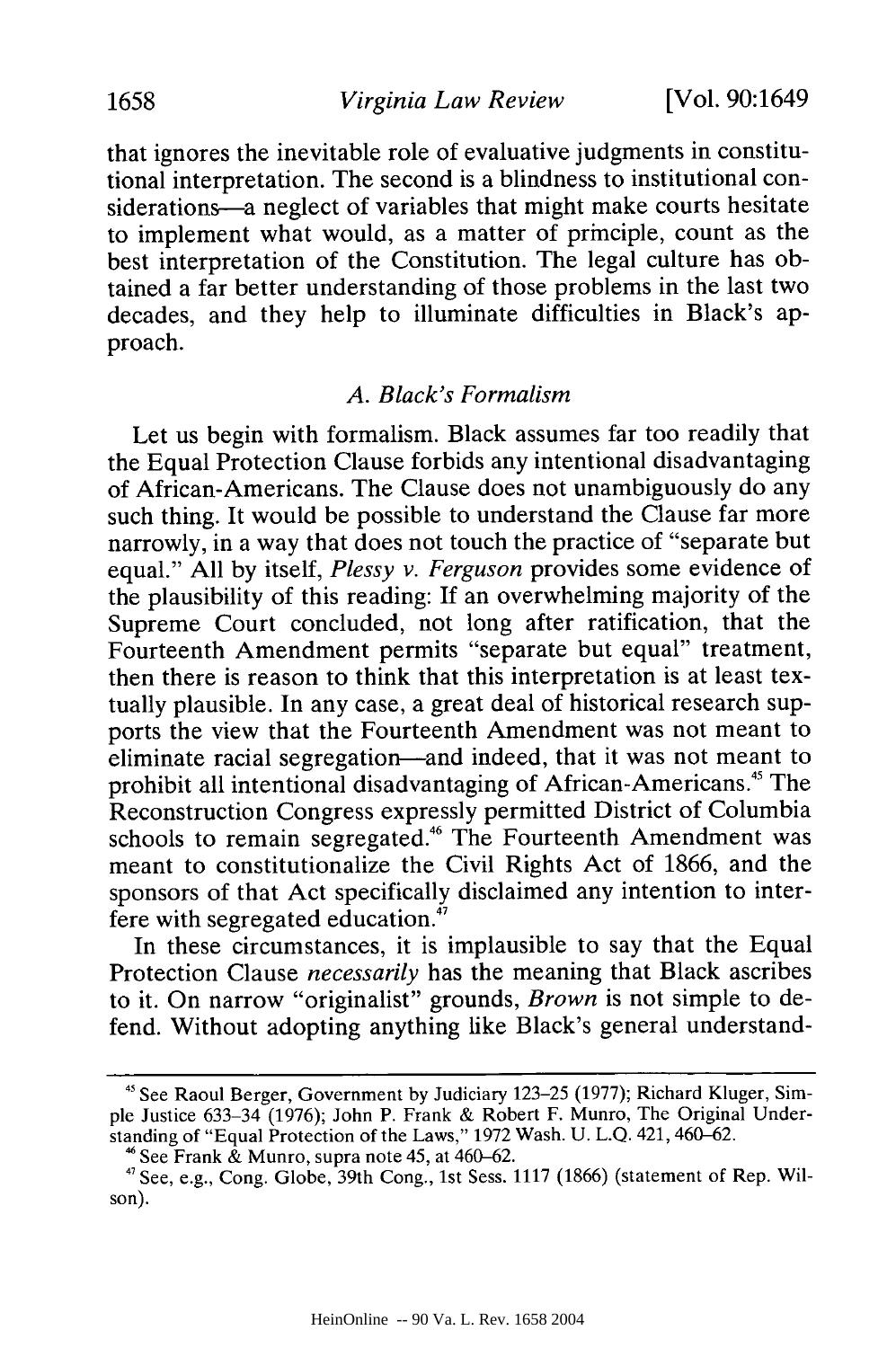ing of the Clause, Judge Michael McConnell, a committed originalist, makes a sustained, even heroic, effort to demonstrate that racial segregation was inconsistent with the original meaning of the Fourteenth Amendment.<sup>48</sup> Judge McConnell places a great deal of emphasis on the efforts of Republicans in the Reconstruction Congress to include schools within the scope of the 1875 Civil Rights Act, and he does provide strong evidence that many and perhaps most legislators in that Congress believed that segregated schools were inconsistent with the principles underlying the Fourteenth Amendment.<sup>49</sup> The fact remains, however, that the post-ratification views of members of Congress are not decisive evidence about constitutional meaning. Even more fundamentally, the efforts to ban segregated schools ultimately *failed.* At most, Judge McConnell demonstrates that Congress had the constitutional authority to outlaw racial segregation under the Enforcement Clause of the Fourteenth Amendment; he does not show what is necessary to establish the correctness of *Brown* on originalist grounds--that the Equal Protection Clause was originally understood as a selfexecuting ban on such segregation. Certainly Black does not demonstrate or even maintain that it was so understood.

It is not even clear what approach to constitutional interpretation Black means to endorse. Much of his argument seems to be roughly originalist, in the sense that he seems to understand the meaning of the Equal Protection Clause in accordance with the understanding of its ratifiers. But he investigates the original understanding barely at all; his is not a historical exegesis. The most Black does is to urge, in response to originalist-style objections to *Brown,* that any understanding of the view of 1866 calls for a "guess." His fragmentary argument on this count is quite sophisticated: "To guess their verdict upon the institution as it functions in the midtwentieth century supposes an imaginary hypothesis which grows more preposterous as it is sought to be made more vivid."<sup>50</sup> This suggestion presages some of the best contemporary discussions of how to deal with the original understanding in unantici-

<sup>&</sup>lt;sup>48</sup> See Michael W. McConnell, Originalism and the Desegregation Decisions, 81 Va. L. Rev. 947 (1995).

**<sup>&</sup>quot;** Id. at 1005-49.

**<sup>&#</sup>x27;0** Black, supra note 2, at 424.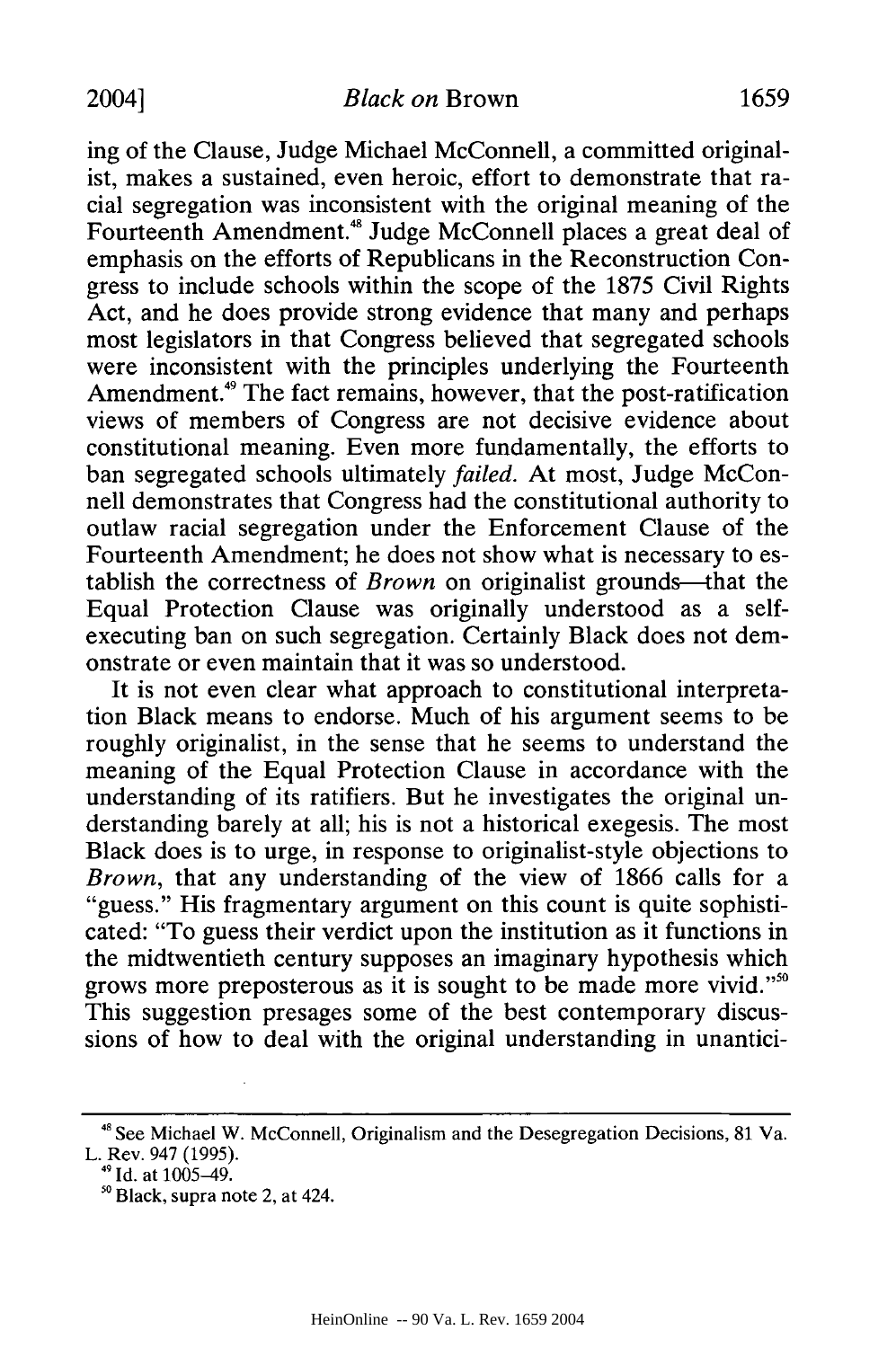pated circumstances." But all this point shows is that the original understanding is not necessarily fatal to *Brown;* Black does not urge that the original understanding, carried forward to 1954, condemns school segregation. If a "guess" is what is required, then Black's reading of the Fourteenth Amendment is not mandatory according to the tools that he himself purports to be using.

What tools is Black actually using? To the extent that his reading emerges as permissive, a choice among plausible alternatives, we should see him as engaged in a distinctive kind of legal formalism—regrettably, the dishonorable kind, $52$  one that pretends that a legal text has an unambiguous meaning even though normative judgments must be made in order to invest it with that meaning. For a modern analogue, consider the view, endorsed by a majority of the current Supreme Court, that strict scrutiny is required for affirmative action programs because the Equal Protection Clause forbids states from denying equal protection to "any person."<sup>53</sup> This too is a form of dishonorable formalism: The fact that the Clause protects "any person" is neither here nor there on the question whether strict scrutiny, or something else, should be applied to affirmative action programs.

In the end, Black's reading of the Equal Protection Clause can only be understood as "interpretive" in Ronald Dworkin's sense of the word. $54$  Black is attempting not to track the unambiguous meaning of the Clause, but to make the best constructive sense of it in a way that inevitably involves his own judgments. Among the interpretations that "fit" the Clause and its history, Black ventures an approach that seems most attractive to him on normative grounds. This point is not meant as an objection to Black's conclusions about the Clause or the case. In constitutional interpretation

<sup>&</sup>lt;sup>51</sup> See Lawrence Lessig, Fidelity in Translation, 71 Tex. L. Rev. 1165 (1993); Mark V. Tushnet, Following the Rules Laid Down: A Critique of Interpretivism and Neutral Principles, 96 Harv. L. Rev. 781 (1983).

<sup>&</sup>lt;sup>52</sup> This kind of dishonorable formalism is an ugly sibling of the entirely honorable (though controversial) view that texts should be interpreted in accordance with their ordinary meaning and that judges ought not to rely on legislative history, statutory "purpose," and the like. For the best discussion of this, see Adrian Vermeule, Interpretive Choice, 75 N.Y.U. L. Rev. 74 (2000).

See City of Richmond v. J.A. Croson Co., 488 U.S. 469, 493 (1989).

 $<sup>54</sup>$  See Ronald Dworkin, Law's Empire 45-86 (1986).</sup>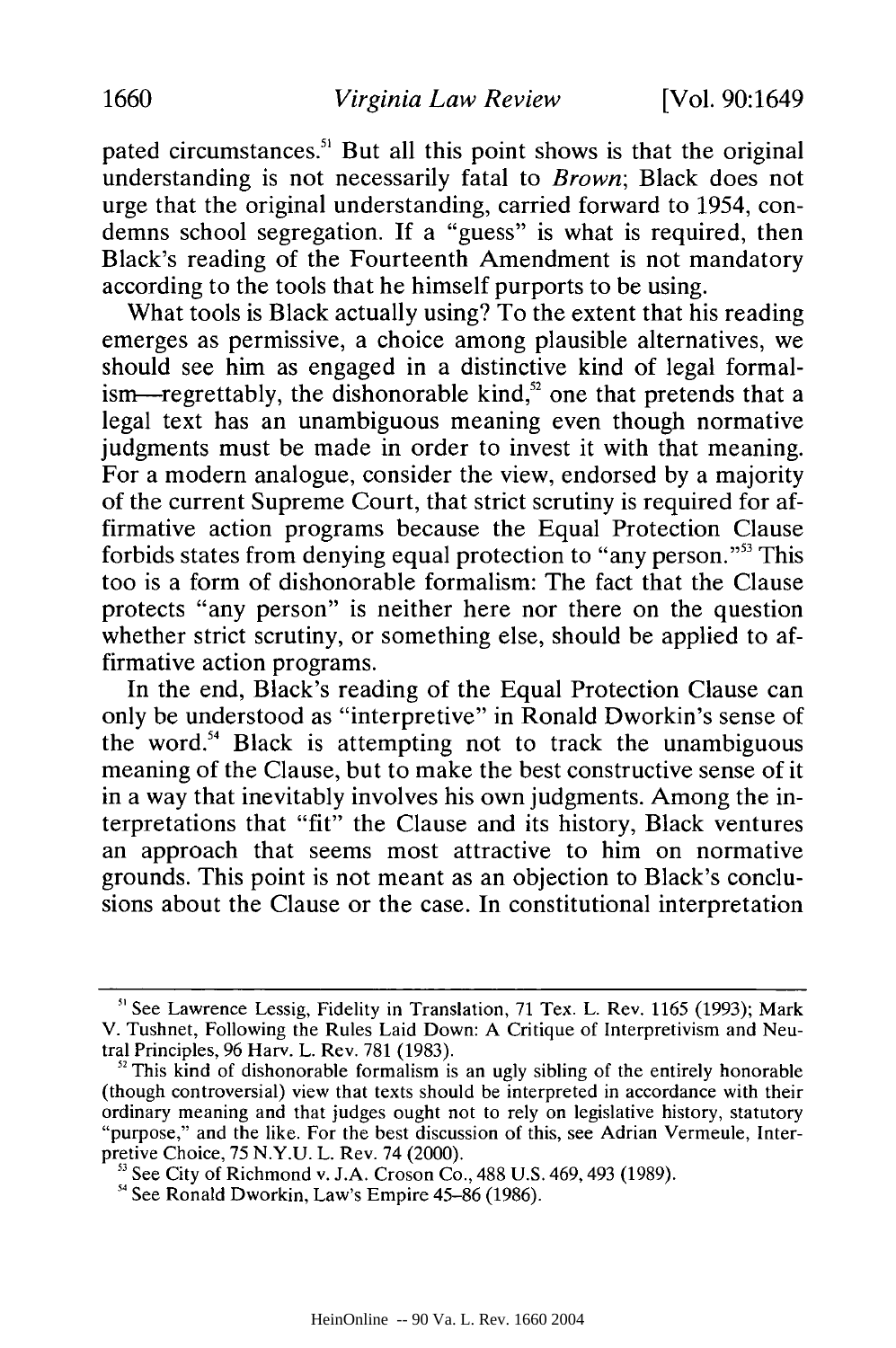*Black on* Brown **2004] 1661**

there is no avoiding normative judgments of one or another kind.<sup>55</sup> Perhaps his interpretation is preferable to any other; in fact, I believe that it is.<sup>56</sup> The problem is that Black does not defend his approach against imaginable alternatives; he writes as if the principle can be read off the Constitution itself. If we were to be harsh, we might even say that Black's confidence about his view of the Clause emerges as a form of self-delusion, a claim of necessity that masks normative judgments of Black's own.

# *B. Black and Judicial Fallibility*

The second problem with Black's essay is that it neglects institutional issues. Black sees his tasks as twofold: first, identification of the proper reading of the Equal Protection Clause, and second, measurement of segregation against the Clause, properly read. This approach to the Constitution was typical of academic work in the 1960s and 1970s, and it remains common today. But it has a significant weakness. Black does not admit or even explore the possibility that for a court, the proper reading of the Clause is closely attuned to the institutional limitations of judges. The institutional turn of post-1980s scholarship has pointed to several reasons why this might be so. Judicial efforts to promote social reform might not be productive; they might even be counterproductive, endangering the very goals that the judges seek.<sup>57</sup> Judicial decisions about (legally relevant) moral values might not be reliable, and hence it might be best if judges, aware of their own moral fallibility, are reluctant to impose those values on the nation." In any case, judicial insistence on certain moral commitments, even appealing ones, might preempt democratic deliberation on the underlying questions. If citizens have a right to be self-governing, judges might interpret the Constitution with that right in mind.

<sup>&</sup>lt;sup>55</sup>I cannot defend this point in detail here. See Cass R. Sunstein, Legal Reasoning and Political Conflict (1996), for a general discussion. Note that originalism itself represents a normative choice—to be originalist—and then in hard cases, of which *Brown* (as Black shows) is an example, originalists are unlikely to be able to make decisions simply by looking at history.<br><sup>56</sup> See Cass R. Sunstein, The Anticaste Principle, 92 Mich. L. Rev. 2410 (1994).

<sup>&</sup>lt;sup>57</sup> See Rosenberg, supra note 3.

<sup>&</sup>lt;sup>58</sup> See Tushnet, supra note 3.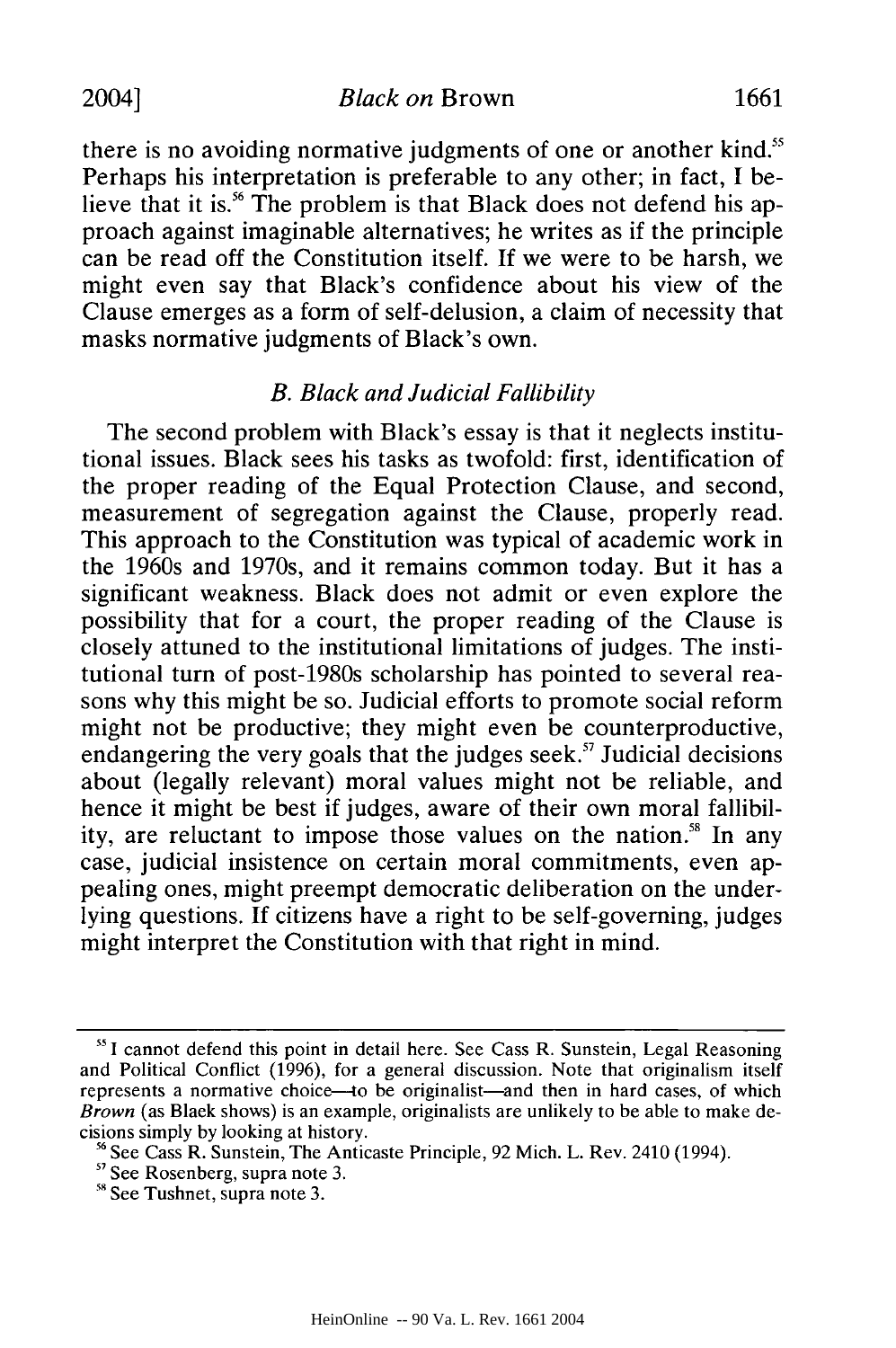If any of these claims is correct, then judges with a set of reasonable, optional interpretations might select the interpretation that minimizes the judicial role in American society—not because that interpretation is best out of context, but because it is best suited to judicial capacities. Emphasizing that their own readings are prone to error, judges might read provisions of the Constitution, whenever possible, in such a way as to minimize judicial intrusions into democratic processes. James Bradley Thayer famously defended "the rule of the clear mistake"—the view that courts should uphold legislation unless it is unquestionably and unambiguously unconstitutional.<sup>59</sup> A limited reading of the Equal Protection Clause, one that would not reach segregation, might be defended on the ground that it reduces the judicial role in American life. I am not defending that limited reading; I am simply noting that Black fails to explore the arguments that might be made in its favor.

This limited reading would be a court-specific one. It would not preclude the possibility that other institutions would understand the Equal Protection Clause more expansively. Black did not pause to consider the possibility that in some areas, constitutional rights might be judicially underenforced for institutional reasons stemming from the courts' properly limited role in American government.<sup>60</sup> If we take seriously a more general anticaste principle, judicial limitations seem highly relevant. A court that is committed to counteract the caste-like features of American society would closely scrutinize a number of seemingly neutral practices that have racially discriminatory effects, such as tests for education and employment on which whites systematically do better than African-Americans. To say the least, this close scrutiny would put courts into an awkward position.<sup>61</sup>

I have suggested the possibility that judges should adopt a narrower understanding of the Equal Protection Clause simply because of an awareness of their own institutional weaknesses, recognizing that the broader reading might be acceptable or even preferable for other

**<sup>&</sup>quot;** See James B. Thayer, The Origin and Scope of the American Doctrine of Constitutional Law, 7 Harv. L. Rev. 129, 140-42 (1893); see also Alexander M. Bickel, The Least Dangerous Branch **35-46** (1962) (discussing Thayer's development of "the rule of the clear mistake").

<sup>&</sup>lt;sup>60</sup> See Lawrence Gene Sager, Fair Measure: The Legal Status of Underenforced Constitutional Norms, 91 Harv. L. Rev. 1212 (1978).<br><sup>61</sup> See Washington v. Davis, 426 U.S. 229, 245–48 (1976).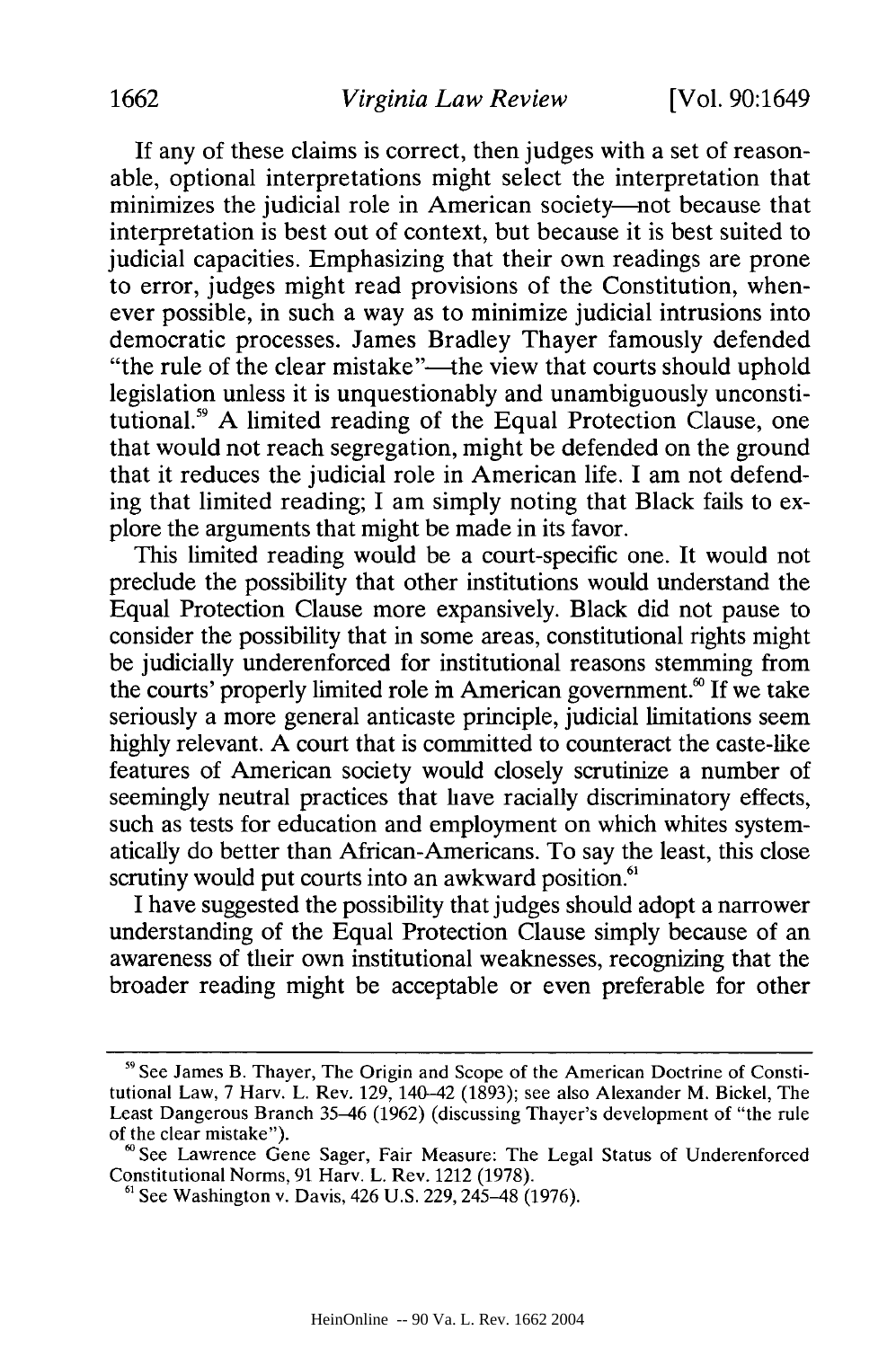branches of government. If the meaning of the Constitution, at the judicial level, is a product of substantive theory and institutional constraint, then Black's reading of the Equal Protection Clause might be rejected on the ground that it emphasizes the former but neglects the latter. Compare the contemporary question whether the Constitution requires states to recognize same-sex marriages. Let us suppose, as I believe, that the best interpretation of the Equal Protection Clause does so require-that states have no adequate basis for discriminating against gays and lesbians in this way. Even if this is so, federal courts might hesitate to insist on that interpretation for reasons of prudence and humility.<sup>62</sup> The nation might reject the courts' interpretation in a way that disserves the very values at stake-a possibility that is relevant, whether or not it is decisive, for constitutional law.<sup>63</sup>

Alternatively, judges might choose to read the Equal Protection Clause narrowly in the particular context of segregation, not because they are generally error prone, but in the interest of ensuring that courts are not placed in an especially difficult remedial role. There can be no doubt that the political question doctrine has a pale echo in the numerous cases interpreting constitutional clauses so as to avoid collisions with other institutions.<sup>64</sup> In some contexts, the echo deserves to be a bit louder, simply because a ruling would force courts to engage in managerial tasks that are beyond their competence. Black does not confront this possibility in the context of school segregation, and it is a serious gap in his argument. His silence here is characteristic. Later in his life, Black made eloquent pleas on behalf of a constitutional requirement that governments provide a decent economic minimum—a social safety net below which no citizen may be allowed to fall.<sup>65</sup> Let us put to one side the question whether such a requirement can be found in the Constitution through appropriate methods of interpretation. Even if it can

<sup>&</sup>lt;sup>62</sup> The case of state courts is different. See Cass R. Sunstein, Federal Appeal-Massachusetts Gets It Right, The New Republic, Dec. 22, 2003, at 21.<br><sup>63</sup> For the classic discussion, by a contemporary of Black, see Bickel, supra note 59.

See, e.g., McConnell v. Fed. Election Comm'n, 540 U.S. 93 (2003); Rostker v. Goldberg, 453 U.S. 57 (1981).<br><sup>65</sup> See Charles L. Black, Jr., A New Birth of Freedom 131-39 (1997).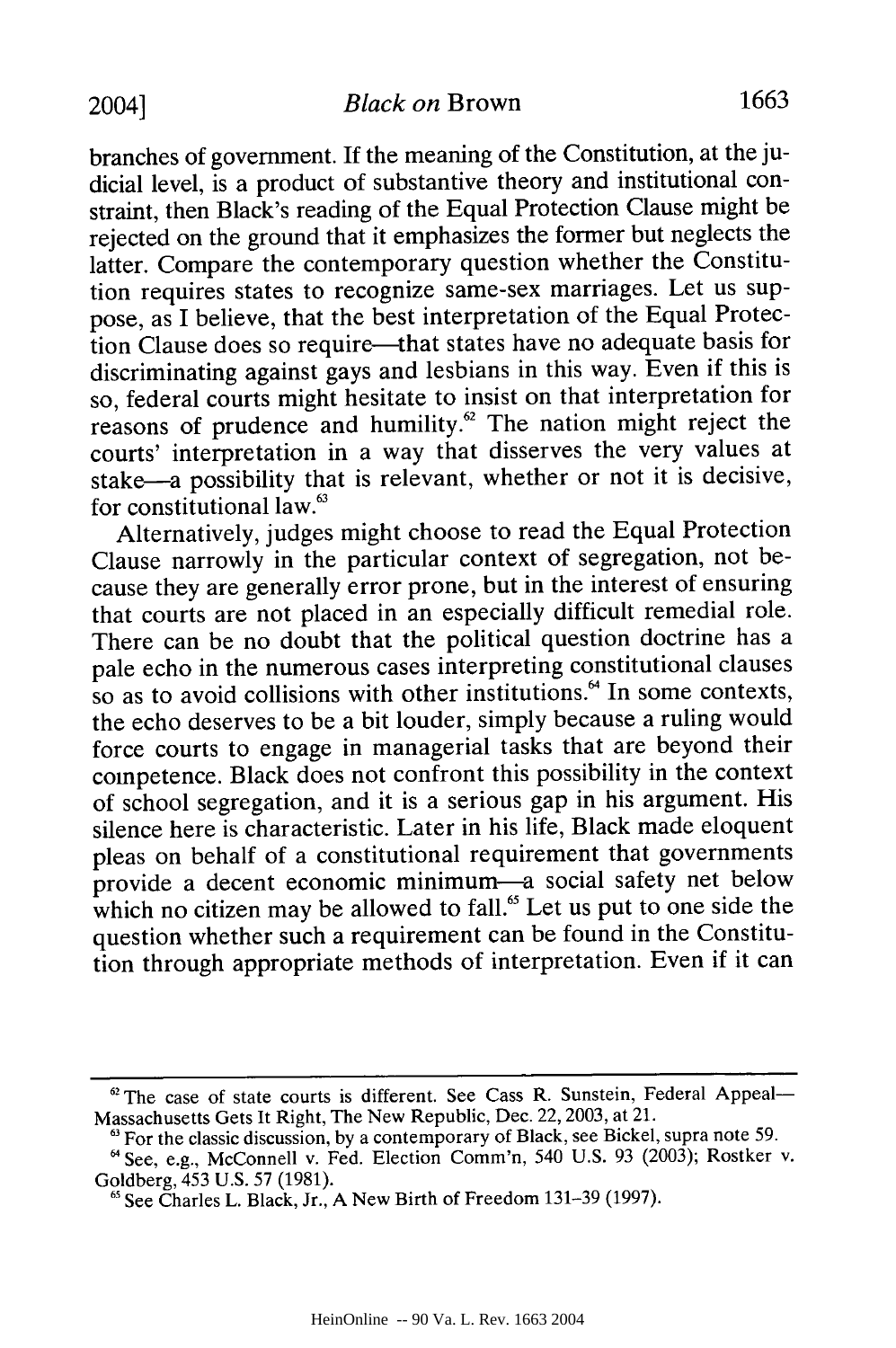be, judicial oversight of the welfare system would put courts in a position for which they are especially ill suited. $\degree$ <br>None of this means that *Brown* is wrong; like nearly everyone

else (now, as opposed to during the 1960s, when the legal culture was sharply divided), I believe that Black was right to insist that it was right. But Black's argument on its behalf is badly incomplete. It is not sufficient to identify the most appealing interpretation of a clause and then to measure a challenged practice against that interpretation. A pervasive question has to do with judicial capacities and competence.

#### **CONCLUSION**

In a sense, Black's argument can be seen as a great triumph for legal realism in American constitutional law. What makes his essay so important is that it cuts through abstractions, pervasive in law schools and in courts, that had made it nearly impossible to see what *Brown* was about. I have criticized Black for his formalism and for his neglect of institutional considerations. But we need more voices like Charles Black's.

To see why, return to Herbert Wechsler's puzzlement about the lawfulness of the segregation decision. If we are to laugh at Wechsler, our laughter had better not be complacent. We should not treat Wechsler as a relic of history, someone whose errors cannot find analogues today. After all, Wechsler was extremely active in the civil rights movement, to which he was personally dedicated. As a lawyer, he assisted Thurgood Marshall and others in the attack on segregation. His difficulty in justifying *Brown* was not motivated by the slightest sympathy for the practices that the Court invalidated. Wechsler was anguished by that difficulty.

Wechsler's closing question was this: "Given a situation where the state must practically choose between denying the association to those individuals who wish it or imposing it on those who would avoid it, is there a basis in neutral principles for holding that the Constitution demands that the claims for association should prevail?"<sup>67</sup> Questions like this continue to haunt the legal system. Black's answer is simple: By its very nature, the equality principle

**<sup>66</sup>I** discuss this question in Cass R. Sunstein, The Partial Constitution 145-49 (1993). **<sup>67</sup>**Wechsler, supra note 26, at 34.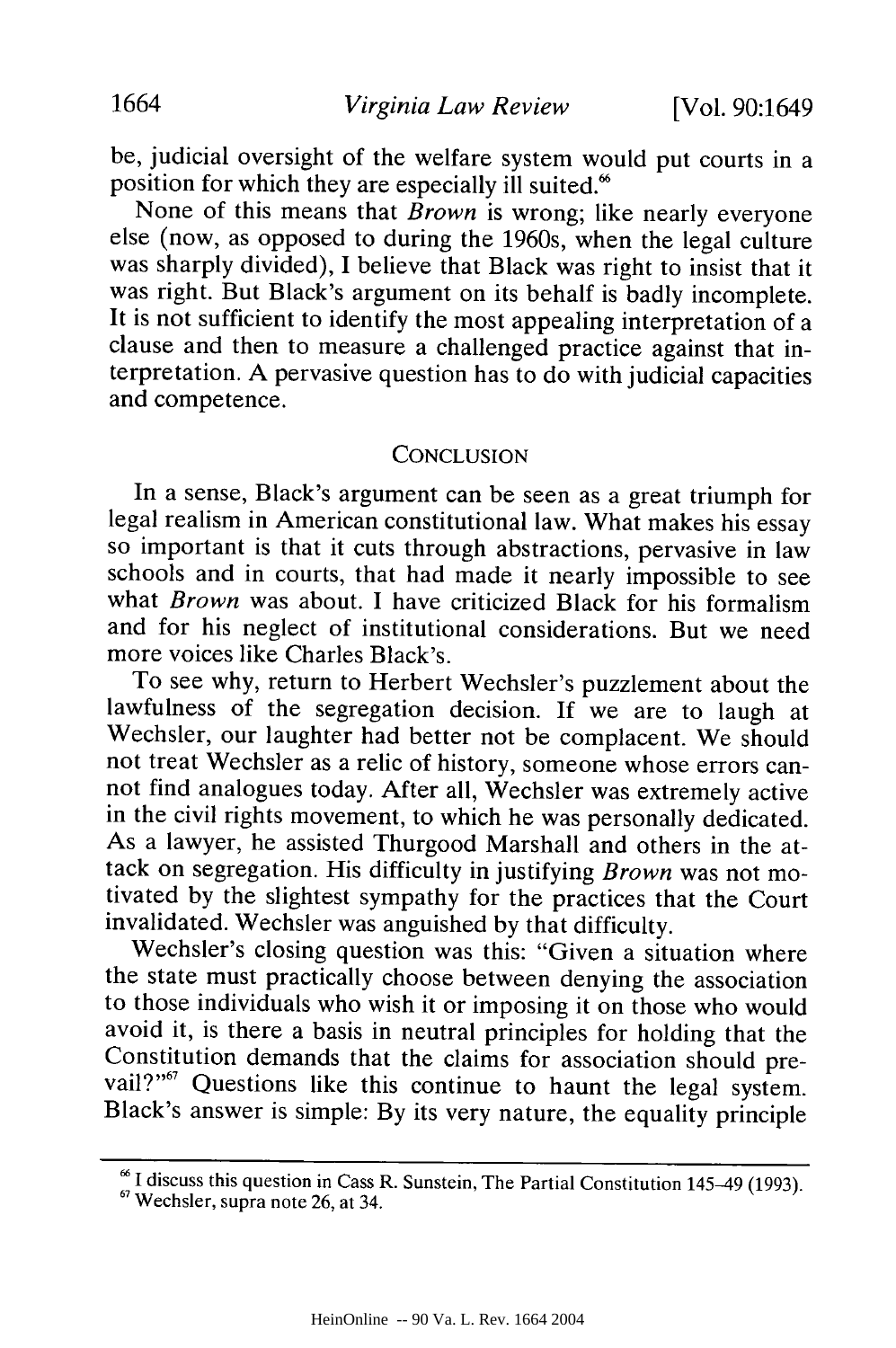is not neutral between inequality and equality; and this is not an embarrassment for the equality principle. That answer is not just Black's, but *Brown's* as well. I think that it has enduring and insufficiently appreciated implications for constitutional law in general.

HeinOnline -- 90 Va. L. Rev. 1665 2004